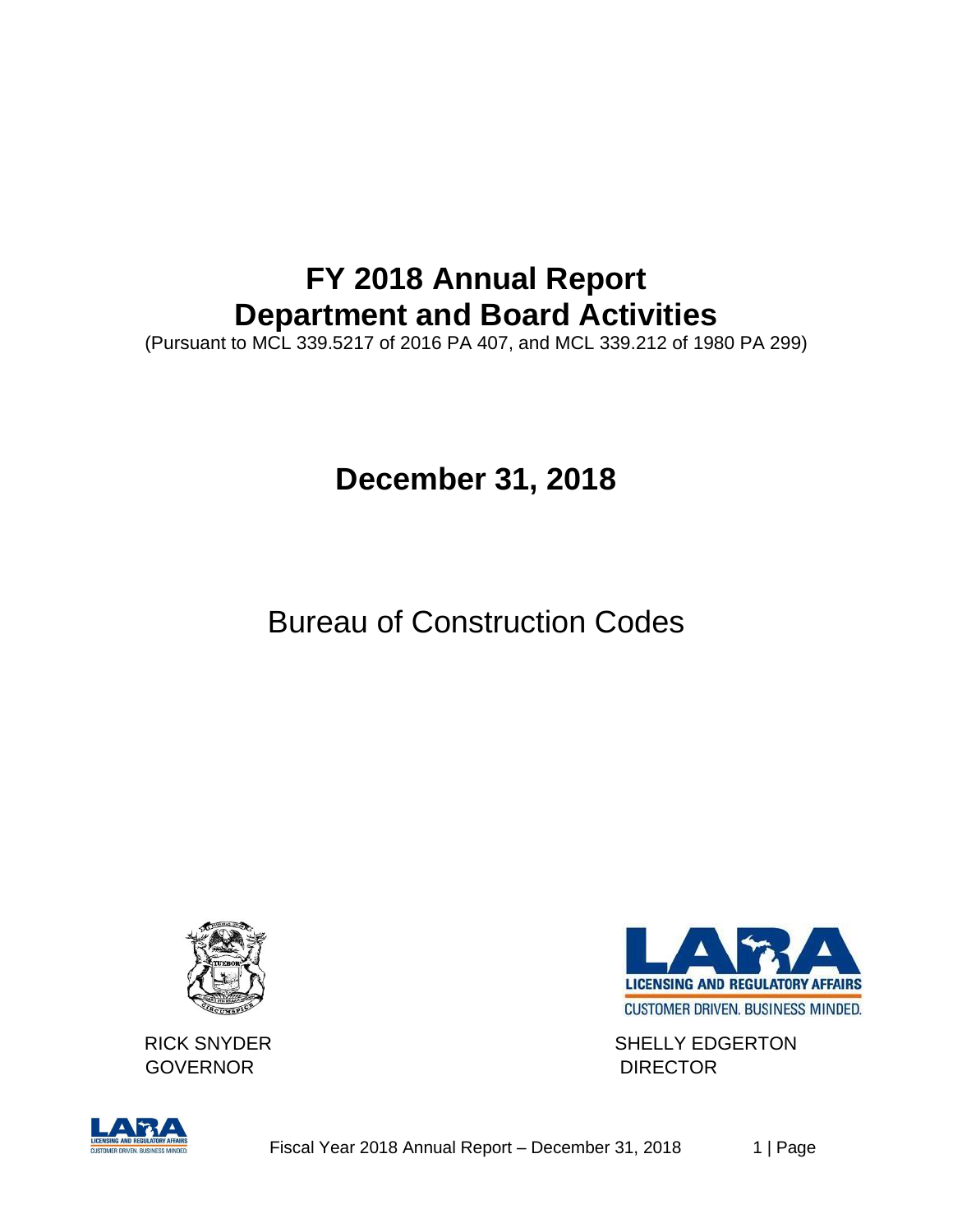# TABLE OF CONTENTS

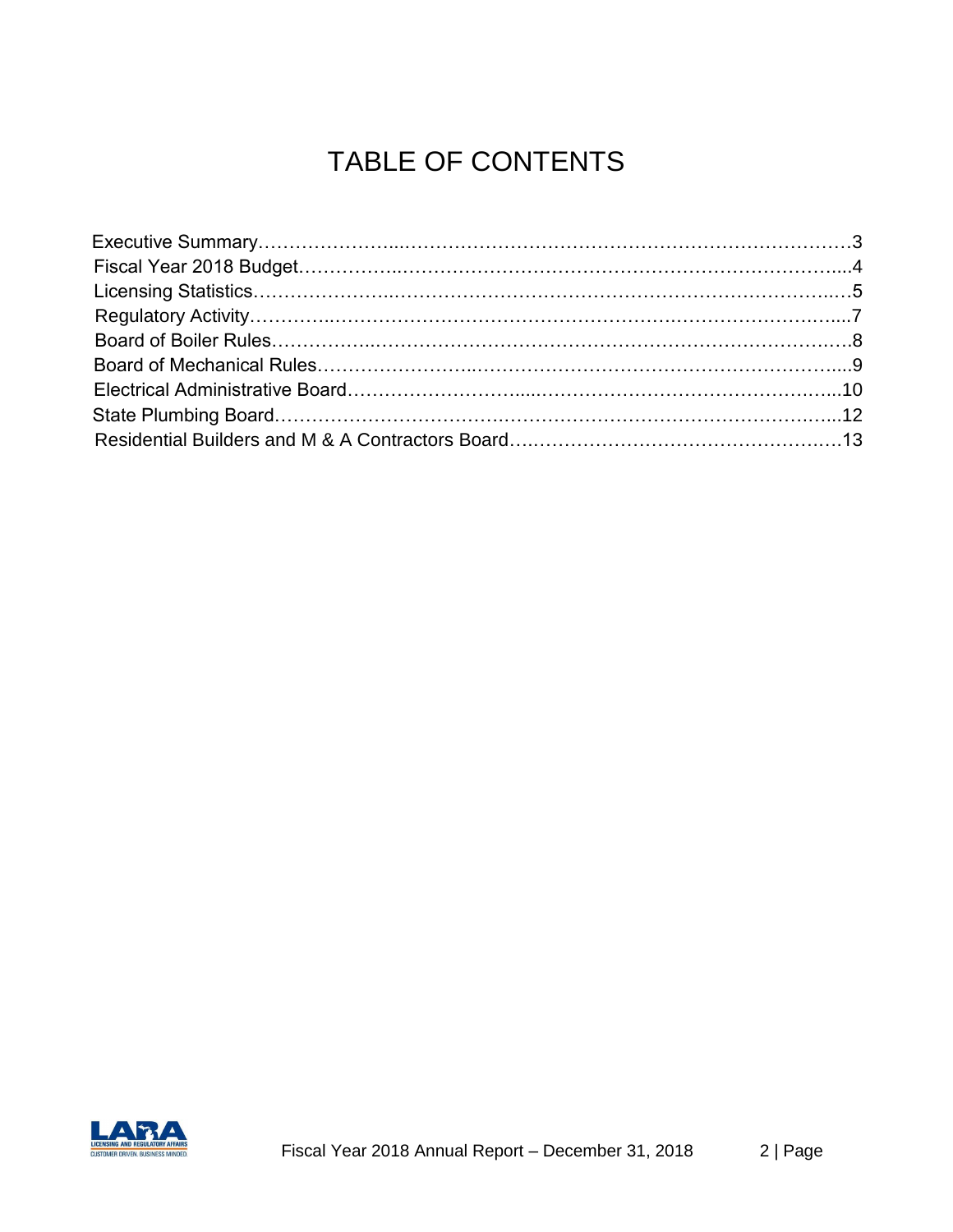#### **Executive Summary:**

This annual report covers Fiscal Year 2018 from October 1, 2017 to September 30, 2018. Information about the programs within the Bureau of Construction Codes (Bureau) can be found in this report. In addition, this report is available at the following locations:

- The Bureau of Construction Codes website at: [www.michigan.gov/bcc.](http://www.michigan.gov/bcc)
- The All About LARA section Legislative Reports of the Department of Licensing and Regulatory Affairs website at: [www.michigan.gov/lara.](http://www.michigan.gov/lara)

The Bureau is located within the Department of Licensing and Regulatory Affairs (LARA) and oversees the licensing, investigations, and enforcement responsibilities of individuals licensed under the Skilled Trades Regulation Act (electricians, plumbers, mechanical contractors, boiler installer and repairers, and construction code inspectors) and the Occupational Code (residential builders). Each of the designated skilled trade and occupational professions are authorized through legislative action.

The mission of the Bureau is to assure that the built environment and the systems within are sound, safe and sanitary; building users' health, safety and welfare are protected; and that, through a coordinated program of code compliance, investigation and training, there is consistent application of standards.

Apart from the inspector registration, the remaining professions have a board consisting of licensed occupational or skilled trade professionals and public members. The board members are appointed by the Governor and typically serve for two consecutive terms.

The skilled trade boards make recommendations to the Department on complaints, sanctions for violations, appeals of Department decisions, and the issuance of final orders. The boards also provide advice for rulemaking and the determination of licensing standards. Each of the skilled trade boards function as a valuable source of institutional knowledge for the Department. In addition to the scheduled meetings, these boards may call special meetings whenever necessary to carry out their business or to hear public comment.

The occupational board is charged with the responsibility of licensing requirement interpretation, to promulgate rules to set minimal standards of acceptable practice, assess penalties for violation of the Occupational Code, and to make recommendations to the Department on approval or recognition of training and educational providers and programs.

The residential builders licensing and regulation program transferred from the Bureau of Professional Licensing to the Bureau of Construction Codes effective August 27, 2018, to provide greater synergy between builders and the other skilled trades and eliminate confusion for the public.

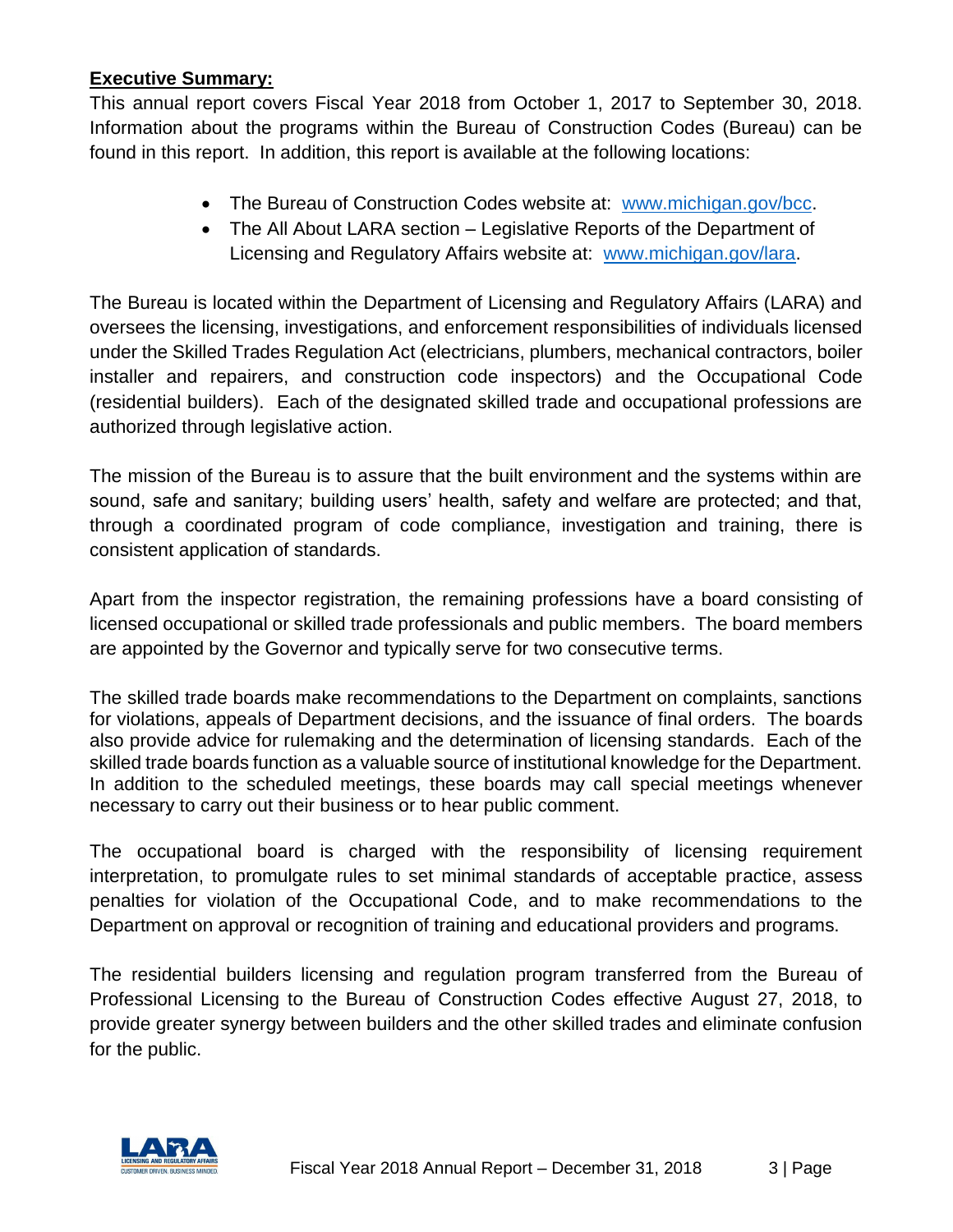Regulation of the skilled trades and occupational professionals come in two different levels of authorized practice:

- **Licensee** means a person that is issued a license attained through successful passage of an examination and who also completed the requisite training, education, and/or experience.
- **Registrant** means a person that is issued a registration and is engaged in learning and assisting of a skilled trade under the supervision of a licensee or a person issued a registration after completion of training, education, and/or experience.

#### **Fiscal Year 2018 Budget**

| <b>Appropriated FTEs</b>            | 99           |
|-------------------------------------|--------------|
| Legislative Appropriation           | \$7,789,500  |
|                                     |              |
| <b>FINANCIAL PLAN:</b>              |              |
| Salary and Wages                    | \$2,860,143  |
| Insurance                           | 824,286      |
| <b>Retirement &amp; FICA</b>        | 2,094,034    |
| <b>Terminal Leave</b>               | 71,367       |
| Travel, In & Out-of-State           | 318,312      |
| Communications                      | 70,838       |
| <b>Contractual &amp; Consulting</b> | 188,308      |
| <b>Supplies and Materials</b>       | 92,451       |
| Equipment                           | 21,796       |
| <b>Cost Allocations</b>             | 303,986      |
| <b>Transfers</b>                    | 113,505      |
| <b>Miscellaneous Expenses</b>       | <u>1,584</u> |

TOTAL \$6,960,611

\*The above Financial Plan for the Construction Code Fund includes the funding for the licensing boards, as well as the bureau's plan review, permit and inspection program.

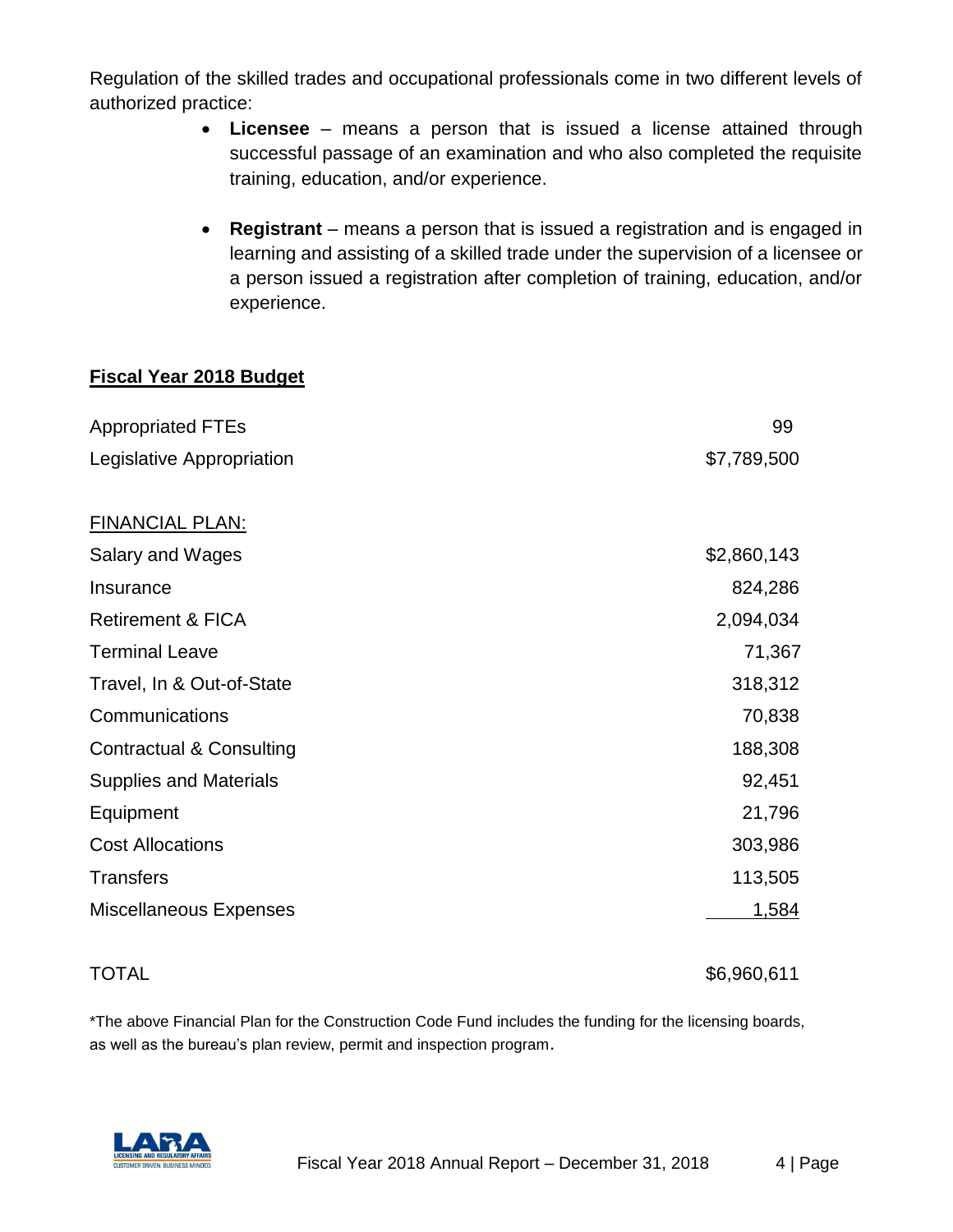| <b>Licensing Statistics</b><br><b>Skilled Trades Regulation Act</b>                                                                                                                                                                                                                                                                                                                                                                                                                     | <b>Applications</b><br><b>Received</b> | <b>Exams</b><br><b>Administered</b>                                                                                | <b>New Licenses</b><br><b>Issued</b>                                                   | <b>Renewals</b>                                                                                                                                                       | Total                                                                                           |
|-----------------------------------------------------------------------------------------------------------------------------------------------------------------------------------------------------------------------------------------------------------------------------------------------------------------------------------------------------------------------------------------------------------------------------------------------------------------------------------------|----------------------------------------|--------------------------------------------------------------------------------------------------------------------|----------------------------------------------------------------------------------------|-----------------------------------------------------------------------------------------------------------------------------------------------------------------------|-------------------------------------------------------------------------------------------------|
| <b>Boiler Installer License</b>                                                                                                                                                                                                                                                                                                                                                                                                                                                         | 65                                     | 48                                                                                                                 | 28                                                                                     | 1649                                                                                                                                                                  | 1692                                                                                            |
| <b>Boiler Repairer License</b>                                                                                                                                                                                                                                                                                                                                                                                                                                                          | 8                                      | 6                                                                                                                  | 4                                                                                      | 113                                                                                                                                                                   | 122                                                                                             |
| <b>Boiler Special Inspector License</b>                                                                                                                                                                                                                                                                                                                                                                                                                                                 | 11                                     | <b>NA</b>                                                                                                          | 5                                                                                      | 125                                                                                                                                                                   | 149                                                                                             |
| <b>Boiler Operator License</b>                                                                                                                                                                                                                                                                                                                                                                                                                                                          | 6                                      | <b>NA</b>                                                                                                          | 4                                                                                      | 532                                                                                                                                                                   | 1267                                                                                            |
| <b>Stationary Engineer Registration</b>                                                                                                                                                                                                                                                                                                                                                                                                                                                 | 9                                      | <b>NA</b>                                                                                                          | 4                                                                                      | <b>NA</b>                                                                                                                                                             | 840                                                                                             |
| Boiler Certificates of Inspection/Operation Issued<br><b>Boiler Permits Issued</b><br><b>Boiler Inspections Conducted</b>                                                                                                                                                                                                                                                                                                                                                               |                                        |                                                                                                                    |                                                                                        |                                                                                                                                                                       | 10371<br>3232<br>14390                                                                          |
| <b>Building Official Registration</b><br><b>Building Inspector Registration</b><br><b>Electrical Inspector Registration</b><br>Mechanical Inspector Registration<br>Plumbing Inspector Registration<br><b>Building Plan Reviewer Registration</b><br><b>Electrical Plan Reviewer Registration</b><br>Mechanical Plan Reviewer Registration<br>Plumbing Plan Reviewer Registration<br>Fire Protection System Inspector Registration<br>Fire Protection System Plan Reviewer Registration |                                        | <b>NA</b><br><b>NA</b><br><b>NA</b><br><b>NA</b><br><b>NA</b><br><b>NA</b><br><b>NA</b><br><b>NA</b><br><b>NA</b>  | 233<br>114<br>52<br>28<br>36<br>87<br>31<br>22<br>23                                   | 1756<br>936<br>464<br>322<br>283<br>888<br>423<br>343<br>309                                                                                                          | 1983<br>1073<br>516<br>360<br>306<br>1014<br>476<br>387<br>337                                  |
| Apprentice Electrician Registration                                                                                                                                                                                                                                                                                                                                                                                                                                                     | 2130                                   | <b>NA</b>                                                                                                          | 1488                                                                                   | 4918                                                                                                                                                                  | 5472                                                                                            |
| Electrical Journeyman License                                                                                                                                                                                                                                                                                                                                                                                                                                                           | 777                                    | 816                                                                                                                | 525                                                                                    | 12606                                                                                                                                                                 | 13119                                                                                           |
| <b>Master Electrician License</b>                                                                                                                                                                                                                                                                                                                                                                                                                                                       | 218                                    | 186                                                                                                                | 90                                                                                     | 9249                                                                                                                                                                  | 9358                                                                                            |
| <b>Electrical Contractor License</b>                                                                                                                                                                                                                                                                                                                                                                                                                                                    | 150                                    | 110                                                                                                                | 115                                                                                    | 24                                                                                                                                                                    | 5912                                                                                            |
| Fire Alarm Specialty Apprentice Technician                                                                                                                                                                                                                                                                                                                                                                                                                                              | 81                                     | <b>NA</b>                                                                                                          | 70                                                                                     | 136                                                                                                                                                                   | 158                                                                                             |
| Fire Alarm Specialty Technician License                                                                                                                                                                                                                                                                                                                                                                                                                                                 | 38                                     | 41                                                                                                                 | 35                                                                                     | 611                                                                                                                                                                   | 647                                                                                             |
| Fire Alarm Contractor License                                                                                                                                                                                                                                                                                                                                                                                                                                                           | 13                                     | 11                                                                                                                 | 10                                                                                     | 5                                                                                                                                                                     | 194                                                                                             |
| <b>Sign Specialist License</b>                                                                                                                                                                                                                                                                                                                                                                                                                                                          | 12                                     | 13                                                                                                                 | 12                                                                                     | 291                                                                                                                                                                   | 303                                                                                             |
| <b>Sign Specialty Contractor License</b>                                                                                                                                                                                                                                                                                                                                                                                                                                                | 4                                      | 2                                                                                                                  | 1                                                                                      | $\overline{c}$                                                                                                                                                        | 281                                                                                             |
| <b>Mechanical Contractor License</b><br><b>Ductwork</b><br><b>Fire Suppression System</b><br><b>Limited Heating</b><br><b>HVAC</b><br><b>Hydronic Heating and Cooling</b><br><b>Unlimited Heating Service</b><br>Limited Refrigeration & A/C Service<br>Unlimited Refrigeration & A/C Service<br>Refrigeration<br>Servicing<br><b>Specialty License</b><br>Solar Heating and Cooling<br>Solid Fuel & Vented Decorative Gas Appliances<br><b>LP Distribution</b>                         | 414                                    | <b>NA</b><br>40<br>50<br>129<br>331<br>136<br>82<br>159<br>67<br>77<br>$\overline{c}$<br>$\bf 8$<br>$\overline{7}$ | 199<br>12<br>20<br>77<br>107<br>67<br>23<br>51<br>16<br>37<br>$\overline{c}$<br>3<br>3 | <b>NA</b><br><b>NA</b><br><b>NA</b><br><b>NA</b><br><b>NA</b><br><b>NA</b><br><b>NA</b><br><b>NA</b><br><b>NA</b><br><b>NA</b><br><b>NA</b><br><b>NA</b><br><b>NA</b> | 9265<br>4814<br>775<br>4040<br>7343<br>4647<br>2609<br>3273<br>2003<br>2849<br>19<br>159<br>223 |
| Fuel Gas Piping                                                                                                                                                                                                                                                                                                                                                                                                                                                                         |                                        | 18                                                                                                                 | 10                                                                                     | <b>NA</b>                                                                                                                                                             | 464                                                                                             |
| Fuel Gas Piping and Venting                                                                                                                                                                                                                                                                                                                                                                                                                                                             |                                        | 21                                                                                                                 | 15                                                                                     | <b>NA</b>                                                                                                                                                             | 671                                                                                             |
| <b>Apprentice Plumber Registration</b>                                                                                                                                                                                                                                                                                                                                                                                                                                                  | 1249                                   | <b>NA</b>                                                                                                          | 1203                                                                                   | 2661                                                                                                                                                                  | 3418                                                                                            |
| Journey Plumber License                                                                                                                                                                                                                                                                                                                                                                                                                                                                 | 377                                    | 436                                                                                                                | 211                                                                                    | 3802                                                                                                                                                                  | 3863                                                                                            |
| Master Plumber License                                                                                                                                                                                                                                                                                                                                                                                                                                                                  | 82                                     | 124                                                                                                                | 68                                                                                     | 26                                                                                                                                                                    | 4279                                                                                            |
| <b>Plumbing Contractor License</b>                                                                                                                                                                                                                                                                                                                                                                                                                                                      | 66                                     | 74                                                                                                                 | 55                                                                                     | 21                                                                                                                                                                    | 2883                                                                                            |

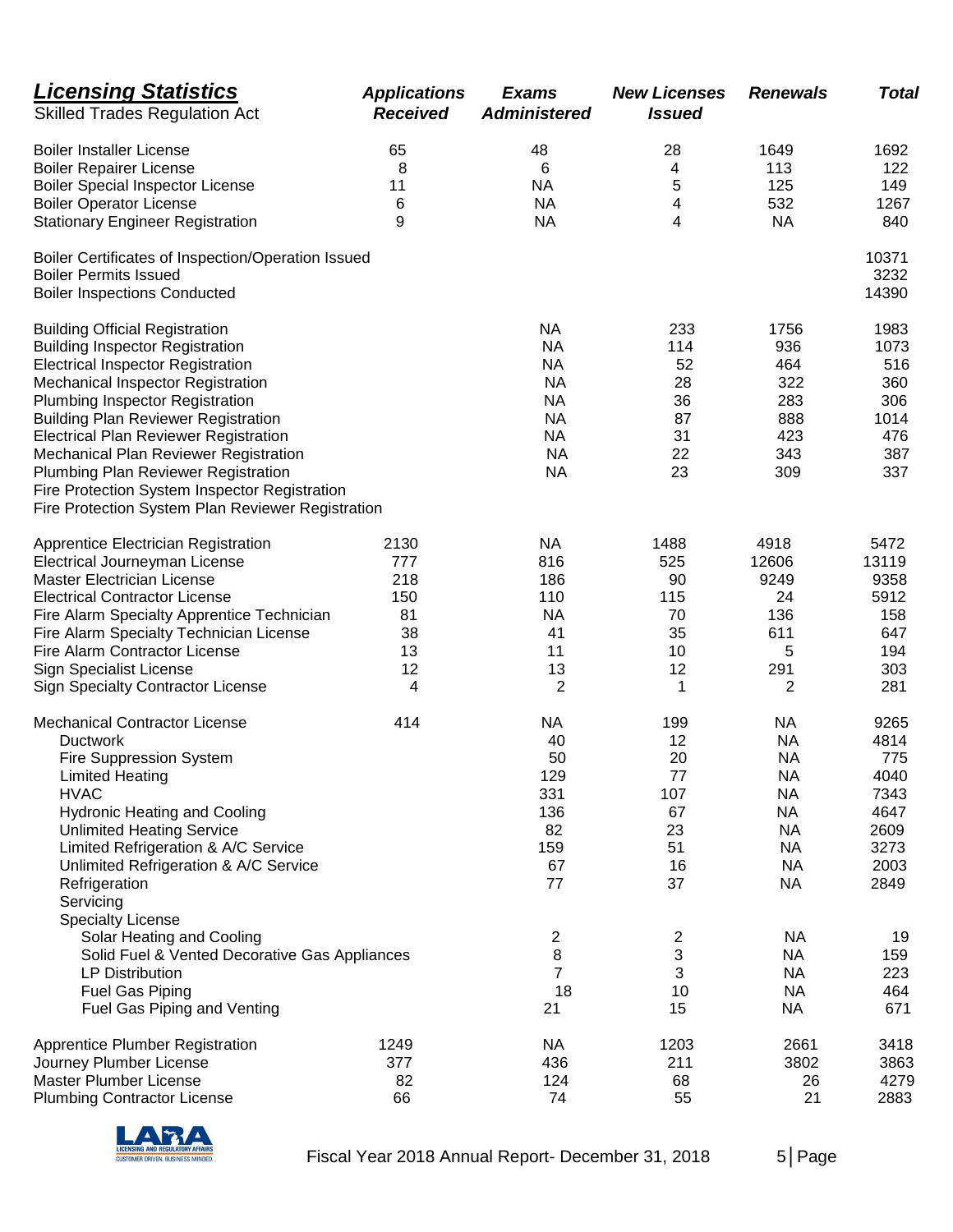| <b>Licensing Statistics</b>                    | <b>Applications</b> | Exams               | <b>New Licenses</b>  | <b>Renewals</b> | Total         |
|------------------------------------------------|---------------------|---------------------|----------------------|-----------------|---------------|
| Occupational Code                              | <b>Received</b>     | <b>Administered</b> | <i><b>Issued</b></i> |                 |               |
| Residential Builder Branch Office Company      |                     |                     |                      |                 | 199           |
| Residential Builder Branch Office Individual   |                     |                     |                      |                 | $\mathcal{P}$ |
| <b>Residential Builder Company</b>             |                     |                     |                      |                 | 11522         |
| Residential Builder Individual                 |                     |                     |                      |                 | 42629         |
| <b>Residential Builder Salesperson</b>         |                     |                     |                      |                 | 1998          |
| Maintenance & Alteration Contractor Company    |                     |                     |                      |                 | 650           |
| Maintenance & Alteration Contractor Individual |                     |                     |                      |                 | 1515          |

\*Due to the current transition of the builders data from L2K into Accela only totals can be extracted at this time.

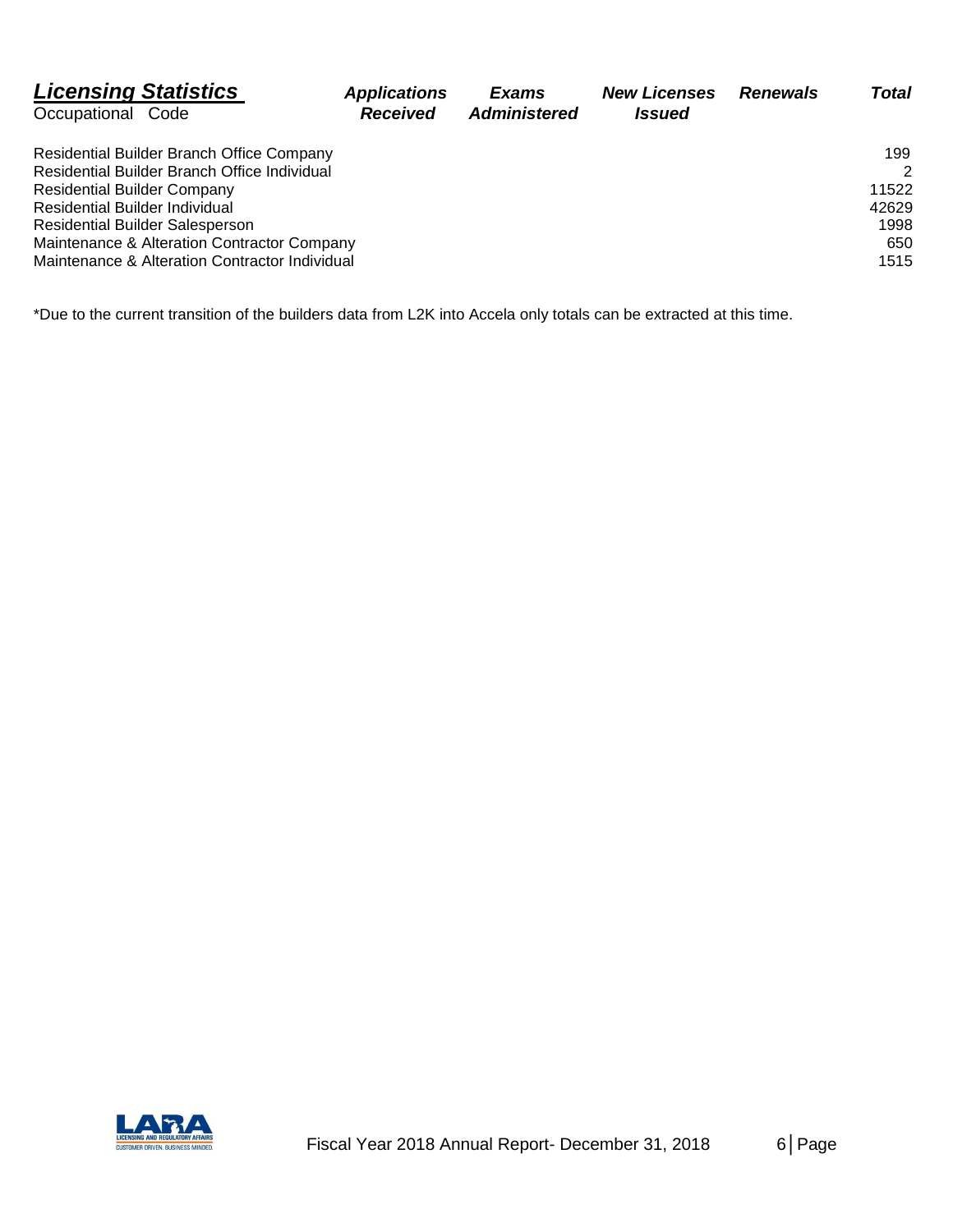# **Regulatory Activity**

### *Skilled Trades Regulation Act*

| <b>Complaints Received</b><br><b>Formal Complaints Served</b> |            |
|---------------------------------------------------------------|------------|
| <b>Occupational Code</b>                                      |            |
| <b>Complaints Received</b><br><b>Formal Complaints Served</b> | 787<br>139 |

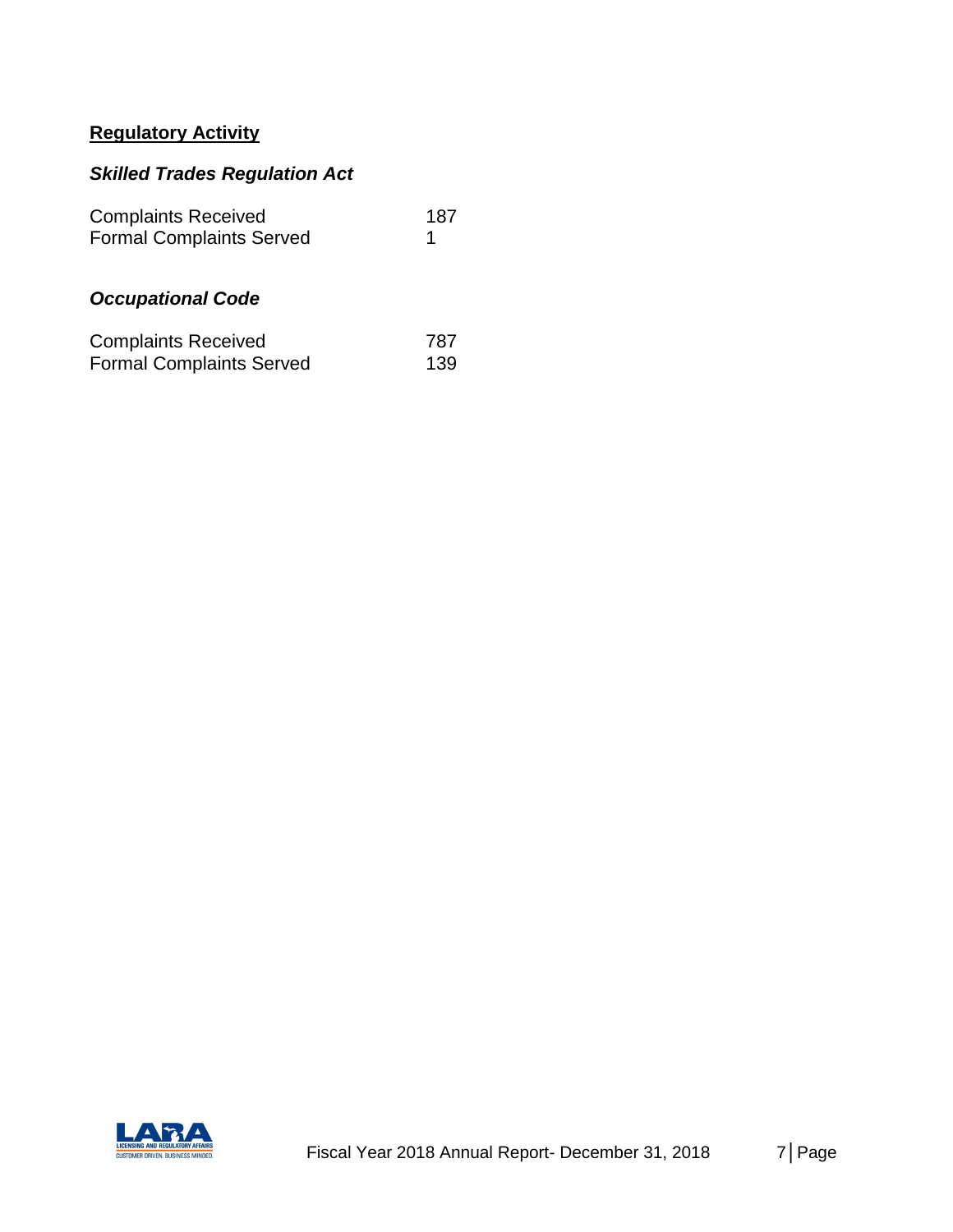## **Board of Boiler Rules**

The legislative authority for the Board of Boiler Rules is outlined in The Skilled Trades Regulation Act, 2016 PA 407.

The Board of Boiler Rules consists of 14 members. The LARA director or the director's designee and 13 individuals appointed by the governor: 2 owners and users of boilers in this state, 1 owner and user of power boilers that operate at 1,000 p.s.i.g. or more, 2 who represent organized labor in this state that engage in the erection, fabrication, installation, operation, or repair of boilers, 1 water tube boiler manufacturer that does business in this state, 1 fire tube boiler manufacturer that does business in this state, 1 that represents a boiler insurance company that is licensed to do business in this state, 1 mechanical contractor in this state that has experience in the installation, piping, or operation of boilers, 1 boiler repair contractor in this state that is engaged in the business of repairing boilers by welding and riveting, 1 consulting engineer in this state who has boiler experience, 1 antique steam boiler owner and operator, and 1 public member.

#### **Board Members 10/01/17 – 9/30/18 Term Expires**

| James Lewis, Public Member, Chairperson       | 6/30/19 |
|-----------------------------------------------|---------|
| Ryan Randazzo, Professional Member, Secretary | 7/31/21 |
| Robert Hutsell, Professional Member           | 6/30/19 |
| Lucas Liedel, Professional Member             | 6/30/19 |
| Michael Horton, Professional Member           | 6/30/20 |
| Garrett Jackson, Professional Member          | 6/30/20 |
| David Robin, Professional Member              | 7/31/21 |
| James Arini, Professional Member              | 7/31/20 |
| Brian Zaylor, Professional Member             | 6/30/21 |
| Lawrence Black, Professional Member           | 6/30/22 |
| Christopher Lanzon, Professional Member       | 6/30/22 |
| Dale Palmer, Professional Member              | 7/31/22 |
| Vacant, Professional Member                   |         |
| Keith Lambert, LARA Designee (voting member)  |         |

#### **2018 Schedule of Board Meetings**

January 16, 2018 (Meeting Cancelled) April 24, 2018 (Full Board Meeting) July 24, 2018 (Meeting Cancelled) October 2, 2018 (Full Board Meeting)

#### **Board Recommendations**

| <b>Examination Appeal Approved</b> | 0 |
|------------------------------------|---|
| <b>Examination Appeal Denied</b>   | 0 |

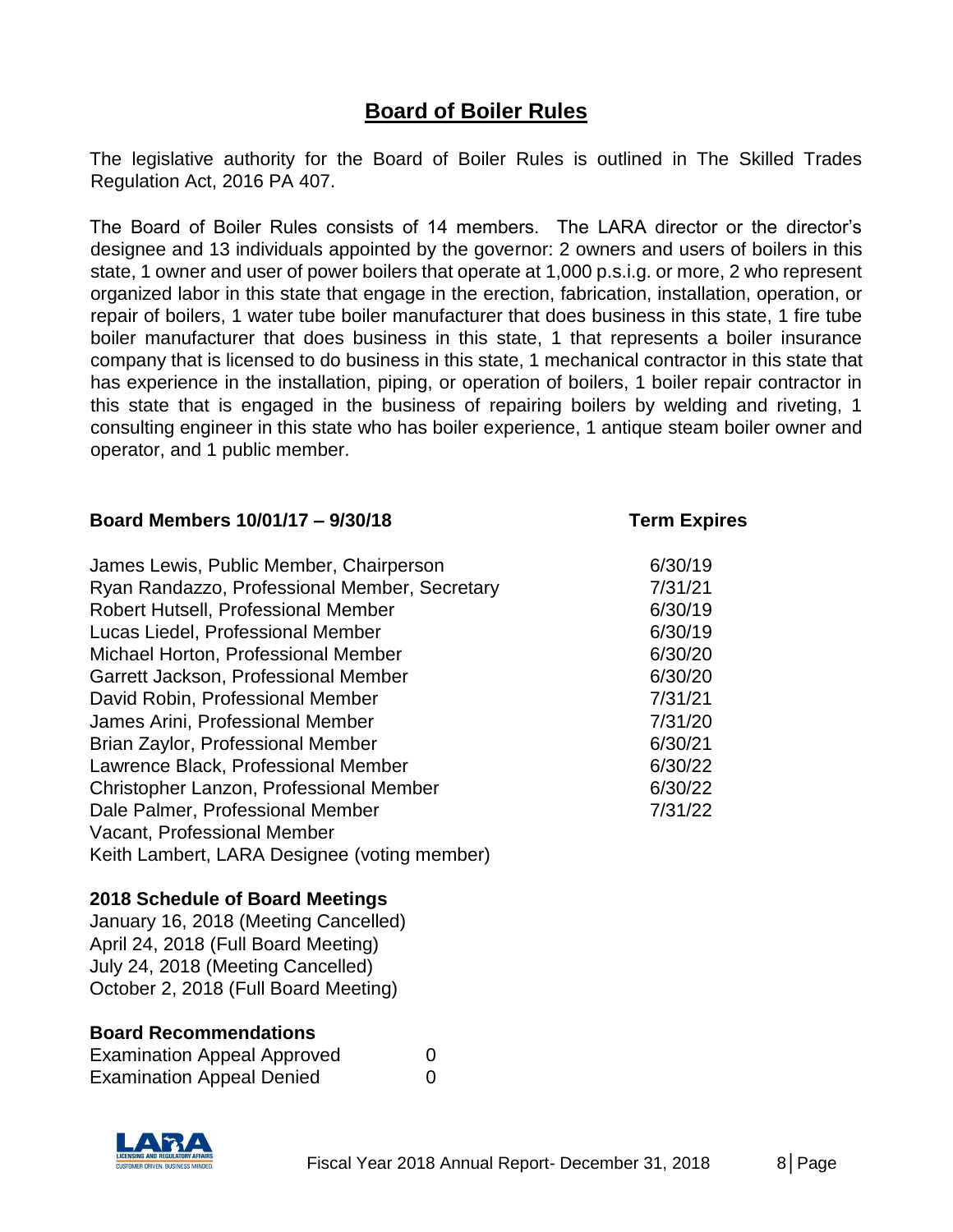#### **Board Disciplinary Recommendations**

| <b>License Limitation</b>              |    |
|----------------------------------------|----|
| <b>License Suspended</b>               |    |
| License Denied                         |    |
| License Revoked                        |    |
| <b>License Voluntarily Surrendered</b> |    |
| Fine Imposed                           | O) |
| Censure                                |    |
| Probation                              |    |
| <b>Restitution</b>                     |    |

#### **Board of Mechanical Rules**

The legislative authority for the Board of Mechanical Rules is outlined in The Skilled Trades Regulation Act, 2016 PA 407.

The Board of Mechanical Rules consists of the 15 members. The state fire marshal's designee and 14 residents of the state appointed by the governor: 1 who represents organized labor in the mechanical trade, 1 professional mechanical engineer who is a professional engineer in the state, 1 who represents an energy-producing public utility in the state, 1 HVAC Equipment Contractor, 1 who represents hydronic heating and cooling process piping, 1 who represents the mechanical license specialty work areas, 1 who represents ductwork, 1 who represents limited service heating and refrigeration, 1 who represents fire suppression, 1 who represents refrigeration service, 1 who represents unlimited service heating and refrigeration, 2 chief mechanical inspectors of a governmental subdivision, and 1 public member.

#### **Board Members 10/01/17 – 09/30/18 Term Expires**

| Kenneth Misiewicz, Professional Member, Chairperson   | 10/01/19 |
|-------------------------------------------------------|----------|
| Robert Fosburg, Professional Member, Vice-Chairperson | 10/01/19 |
| Christopher Freeman, Public Member                    | 10/01/19 |
| Catherine Gay, Professional Member                    | 10/01/19 |
| Robert Logan, Professional Member                     | 10/01/19 |
| Daniel Grafmiller, Professional Member                | 10/01/19 |
| Mark Riley, Professional Member                       | 10/01/19 |
| Matt Marsiglio, Professional Member                   | 10/01/20 |
| <b>Bruce Seiler, Professional Member</b>              | 10/01/20 |
| Craig Howson, Professional Member                     | 10/01/20 |
| Terry Gilligan, Professional Member                   | 10/01/20 |
| David Galbreath, Professional Member                  | 10/01/20 |
| Gerald Philo, Professional Member                     | 10/01/20 |
| Timothy Sweeney, Professional Member                  | 10/01/22 |
| Brian Williams, LARA State Fire Marshal Designee      |          |

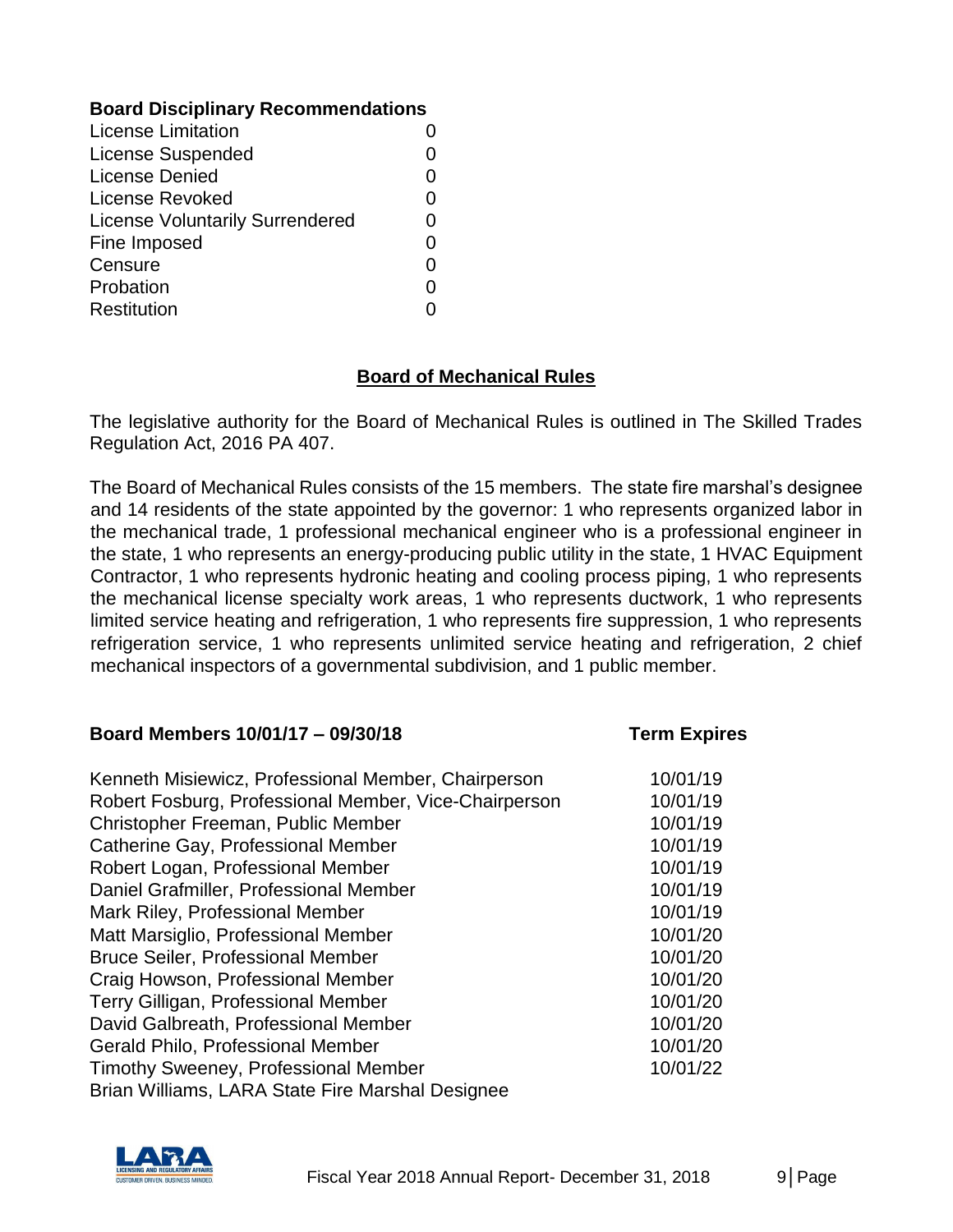#### **2018 Schedule of Board Meetings**

February 28, 2018 (Meeting Cancelled) May 23, 2018 (Meeting Cancelled) August 22, 2018 (Meeting Cancelled) November 28, 2018 (Full Board Meeting)

#### **Board Recommendations**

| <b>Examination Appeal Approved</b>    | 0 |
|---------------------------------------|---|
| <b>Examination Appeal Denied</b>      | O |
| Certificate of Acceptability Approved | O |
| Certificate of Acceptability Denied   | 0 |

#### **Board Disciplinary Recommendations**

| <b>License Limitation</b>              |   |
|----------------------------------------|---|
| <b>License Suspended</b>               |   |
| <b>License Denied</b>                  |   |
| License Revoked                        |   |
| <b>License Voluntarily Surrendered</b> |   |
| Fine Imposed                           | O |
| Censure                                | O |
| Probation                              |   |
| Restitution                            |   |

#### **Electrical Administrative Board**

The legislative authority for the Electrical Administrative Board is outlined in The Skilled Trades Regulation Act, 2016 PA 407.

The Electrical Administrative Board consists of 11 members. The LARA director or the director's designee, the state fire marshal's designee and 9 residents of the state appointed by the governor: 1 who represents an insurance inspection bureau that operates in the state, 1 who represents an electrical energy supply agency that operates in this state, 1 electrical contractor that operates in the state, 1 master electrician who serves as a supervisor, 1 electrical journeyman, 1 chief electrical inspector of a municipality, 1 who represents distributors of electrical apparatus and supplies, 1 who represents manufacturers primarily and actively engaged in producing material fittings, devices, appliances, fixtures, apparatus, and similar products used as a part of, or in connection with an electrical installation, and 1 public member. The director of the department or authorized representative of the director is an exofficio member without vote.

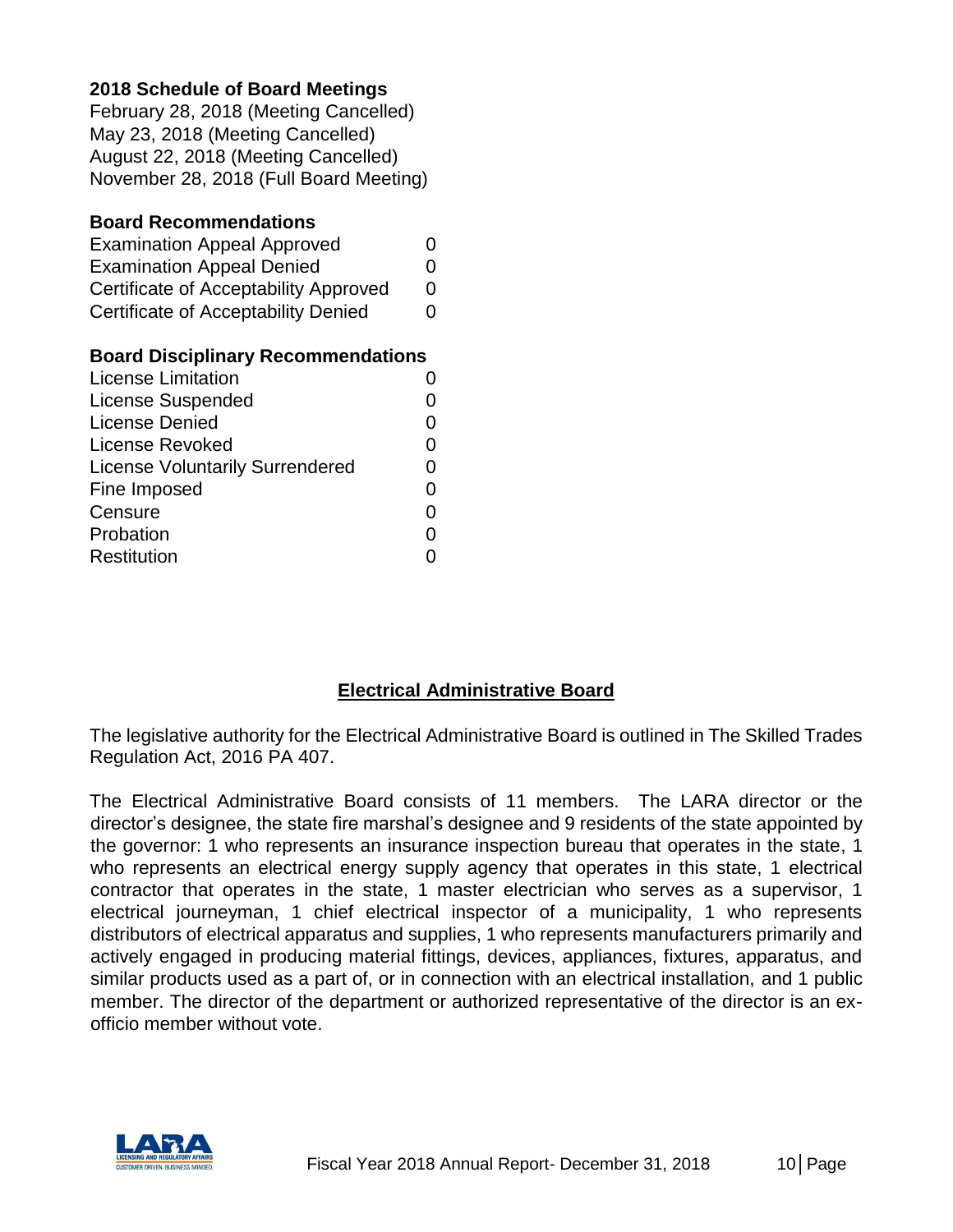#### **Board Members 10/01/17 – 09/30/18 Term Expires**

| Scott Weaver, Professional Member, Chairperson               | 8/10/20 |
|--------------------------------------------------------------|---------|
| Alan Kuipers, Professional Member                            | 8/10/20 |
| Joseph Gillespie, Public Member                              | 7/31/21 |
| Donald Iverson, Professional Member                          | 7/31/21 |
| Mashell Carissimi, Professional Member                       | 8/10/21 |
| Aaron Cooper, Professional Member                            | 8/10/22 |
| Robert Werbrouck, Professional Member                        | 8/10/22 |
| Matthew Wolterstorff, Professional Member                    | 8/10/22 |
| Vacant, Professional Member                                  |         |
| Brian Williams, State Fire Marshal Designee                  |         |
| Keith Lambert, LARA Designee, Ex-Officio Member (non-voting) |         |

#### **2018 Schedule of Board Meetings**

February 15, 2018 (Full Board Meeting) May 10, 2018 (Full Board Meeting) August 26, 2018 (Full Board Meeting) November 1, 2018 (Full Board Meeting)

#### **Board Recommendations**

| <b>Examination Appeal Approved</b>         | 3 |
|--------------------------------------------|---|
| <b>Examination Appeal Denied</b>           | 3 |
| Certificate of Acceptability Approved      | 0 |
| <b>Certificate of Acceptability Denied</b> | 0 |

#### **Board Disciplinary Recommendations**

| <b>License Limitation</b>              |    |
|----------------------------------------|----|
| <b>License Suspended</b>               |    |
| <b>License Denied</b>                  |    |
| License Revoked                        | O) |
| <b>License Voluntarily Surrendered</b> |    |
| Fine Imposed                           | 0  |
| Censure                                |    |
| Probation                              |    |
| <b>Restitution</b>                     |    |

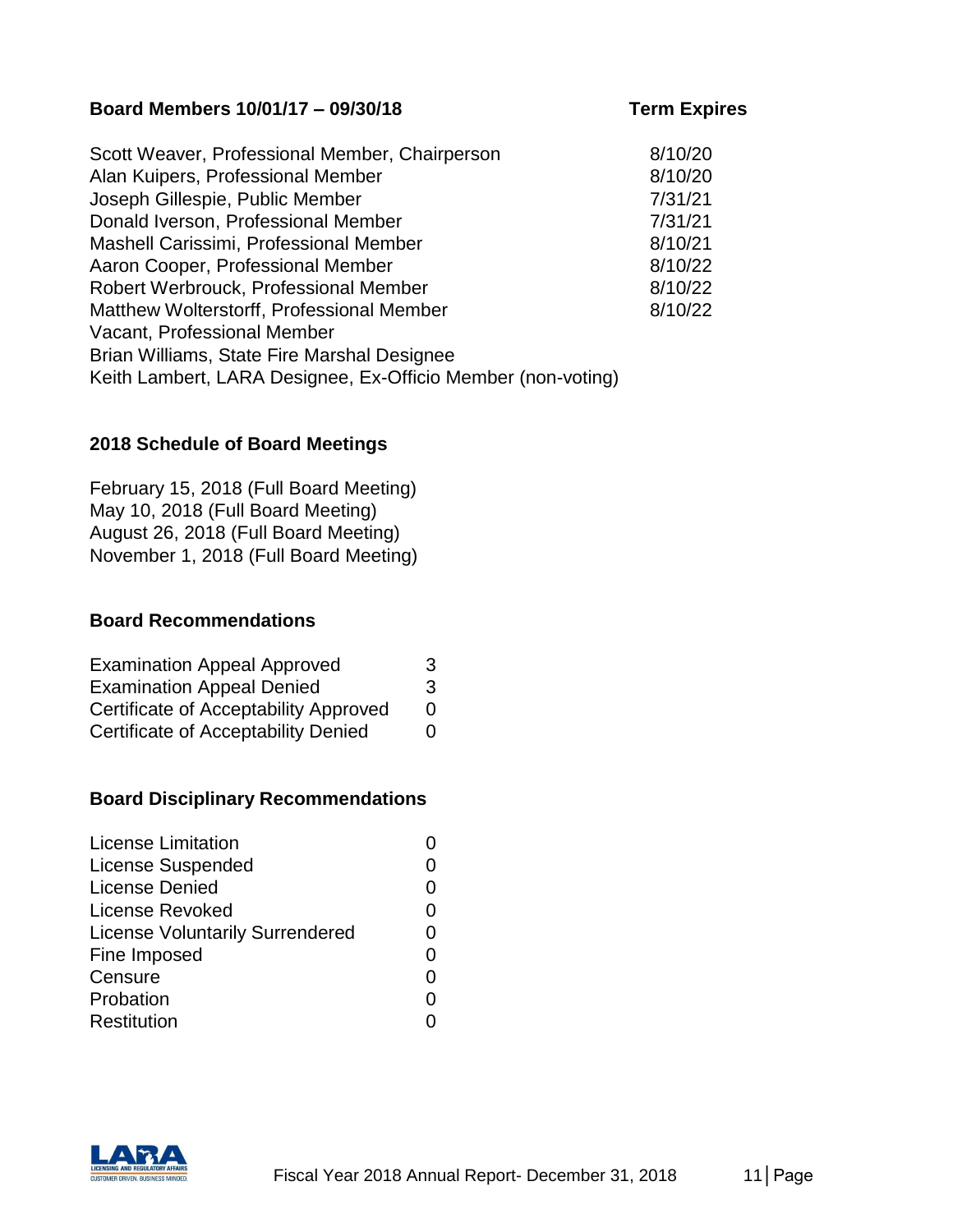### **State Plumbing Board**

The legislative authority for the State Plumbing Board is outlined in The Skilled Trades Regulation Act, 2016 PA 407.

The State Plumbing Board consists of 8 members. The LARA director or the director's designee, the director of the department of environmental quality or the director's authorized representative, and a member or employee of the drinking water and radiologic protection division of the department of environmental quality are ex-officio voting members, along with 5 United States citizens and residents of the state appointed by the governor: 2 licensed plumbing contractors who hold a master's license and have 10 years of experience as a plumbing contractor, 1 licensed master plumber who has 10 years of experience as a master plumber, 1 licensed journey plumber who has 10 years of experience as a journey plumber, and 1 public member.

#### **Board Members 10/01/17 – 09/30/18 Term Expires**

Anthony D'Ascenzo, Professional Member 6/30/19 Scott Kalchik, Professional Member 7/31/20 Mark Wiseley, Professional Member 7/31/20 Paul Lemley, Public Member 7/31/20 Timothy Danielak, Professional Member 6/30/21 Keith Lambert, LARA Designee, Ex-Officio Member (voting) Doug Pascoe, DEQ Designee, Ex-Officio Member (voting) Dana DeBruyn, DEQ Designee, Ex-Officio Member (voting)

#### **2018 Schedule of Board Meetings**

February 6, 2018 (Meeting Cancelled) May 1, 2018 (Full Board Meeting) August 7, 2018 (Full Board Meeting) October 30, 2018 (Full Board Meeting)

#### **Board Recommendations**

| <b>Examination Appeal Approved</b>    | 0 |
|---------------------------------------|---|
| <b>Examination Appeal Denied</b>      | 2 |
| Certificate of Acceptability Approved | 0 |
| Certificate of Acceptability Denied   | 0 |

#### **Board Disciplinary Recommendations**

| <b>License Limitation</b>              |              |
|----------------------------------------|--------------|
| <b>License Suspended</b>               |              |
| <b>License Denied</b>                  |              |
| <b>License Revoked</b>                 |              |
| <b>License Voluntarily Surrendered</b> |              |
| Fine Imposed                           | $\mathbf{O}$ |
| Censure                                | 0            |
| Probation                              |              |
| Restitution                            |              |
|                                        |              |